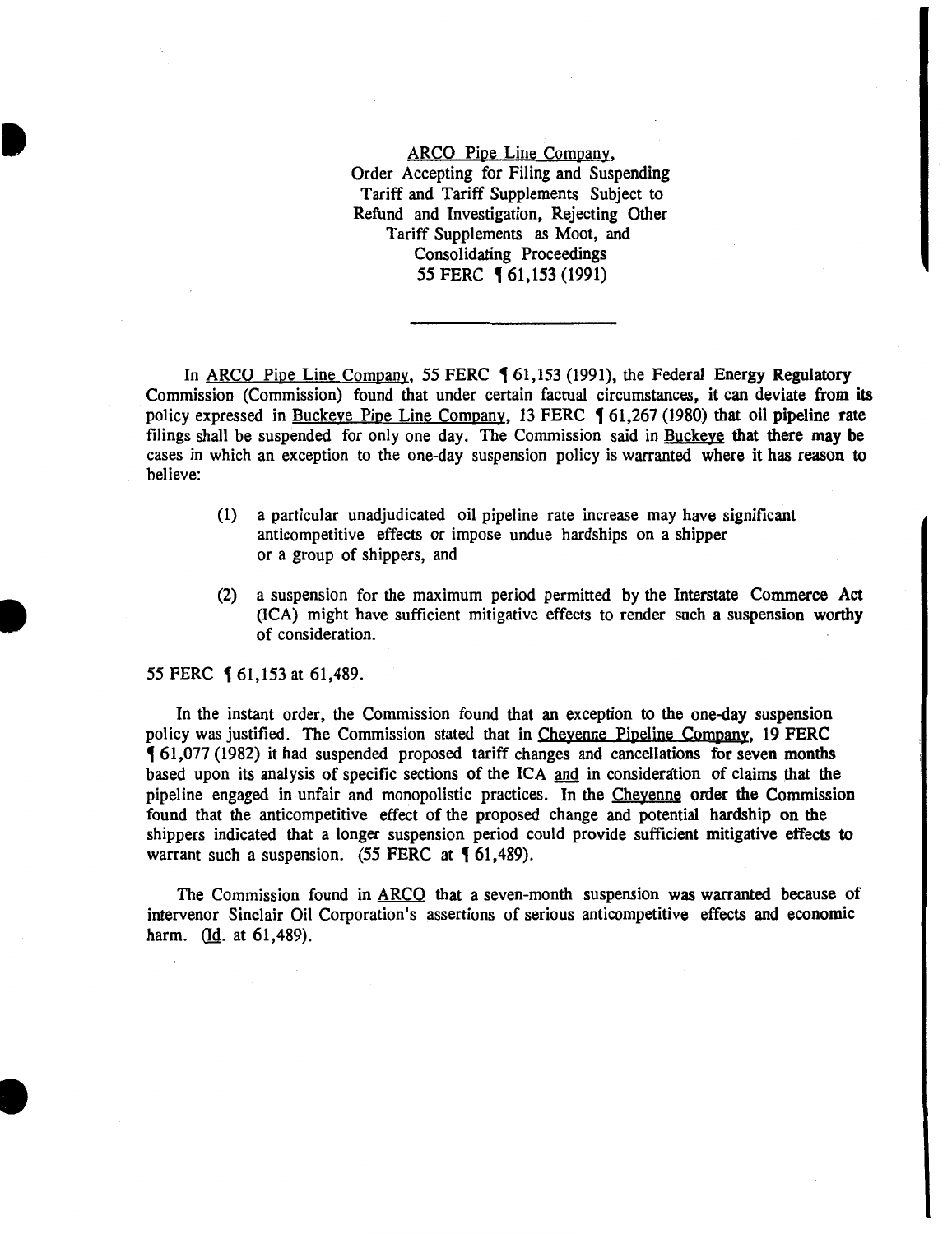# ARCO Pipe Line Company,

Order Accepting for Filing and Suspending Tariff and Tariff Supplements Subject to Refund and Investigation, Rejecting Other Tariff Supplements as Moot, and Consolidating Proceedings *55* FERC , 61,153 (1991)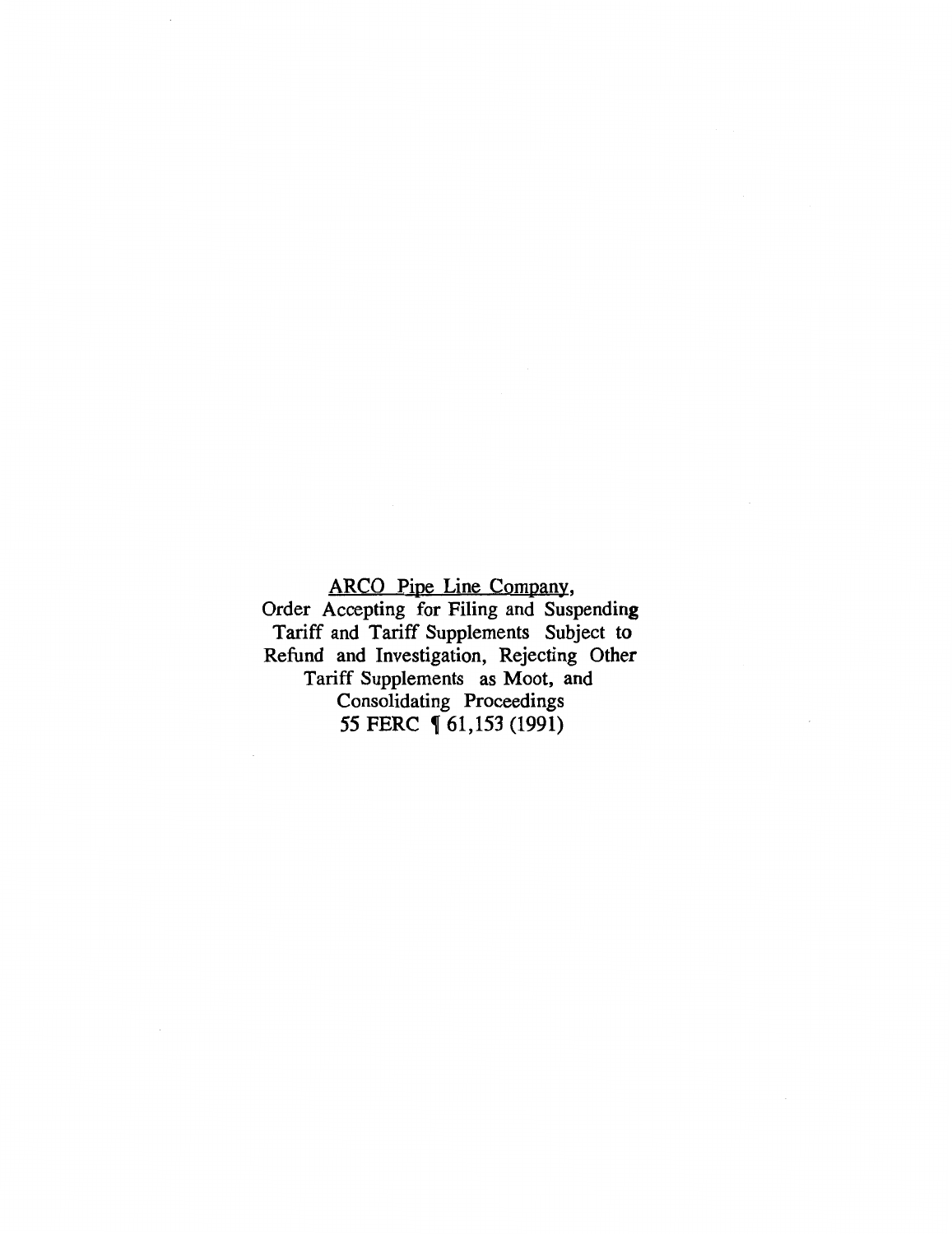# [, **61,153]**

### ARCO Pipe Line Company, Docket Nos. IS91-26-000, IS91-27-000, and IS9Q-34-000

## Order Accepting for Filing and Suspending Tariffs and Tariff· Supplements Subject to Refund and Investigation, Rejecting Other Tariff Supplements as Moot, and Consolidating Proceedings.

### (Issued April30, 1991)

### Before Commissioners: Martin L. Allday, Chairman; Charles A. Trabandt, Elizabeth Anne Moler, Jerry J. Langdon and Branko Terzic.

This order concerns various tariffs and tariff supplements filed by ARCO Pipe Line Company (ARCO) relating to the termination of service on a certain portion of its petroleum products pipeline system.<sup>1</sup> This order: (1) accepts certain tariffs and supplements for filing and suspends them for seven months, to be effective December 1, 1991, subject to refund and investigation; (2) rejects certain other sup-

<sup>1</sup> See, e.g., Trunkline Gas Company, 50 FERC 161,085, at pp. 61,240-61,243 (1990); *ANR* Pipeline *Company,* SO FERC f 61,091, at pp. 61,257-61,260 (1990); *Mississippi River Transmission Corporation,*  SO FERC 161,092, at pp. 61,261-61,263 (1990); *Equi*trans *Inc.,* 50 FERC f 61,103, at pp. 61,339-3 and 61,340 (1990); Alabama-Tennessee *Natural* Gas *Company,* 51 FERC f 61,036 (1990); *ANR Pipeline Company,* 51 FERC f 61,038 (1990). These cases indicate that my opposition is based on a reading of the policy statement, prior Commission precedent handling rate design changes, and my obligation to protect consumers of natural gas from unreasonably high rates.

#### **FERC Reports:**

plements as moot; and (3) consolidates the above-captioned dockets with the ongoing proceeding in Docket No. 1590-34-000.

#### **Background**

On May 30, 1990, in Docket No. 1590-34-000, ARCO filed certain tariffs, to be effective June 30, 1990, to reflect proposed increases in the rates for the transportation of

2 53 FERC f 63,019 (1990).

<sup>3</sup> ANR Pipeline Company, 50 FERC 161,091, at p. 61,257 (1990); *Trunkline* Gas *Company;* SO FERC f 61,085, at p. 61,240 (1990).

<sup>1</sup> Supplement No. 2 to FERC Tariff No. 1766, FERC Tariff No. 1778, FERC Tariff No. 1779, Supplement No. 1 to FERC Tariff No. 1779, Supplement No. 4 to FERC Tariff No. 1766, Supplement No. 3 to FERC Tariff No. 1766, and Supplement No. 2 to FERC Tariff No. 1765.

**t61,153**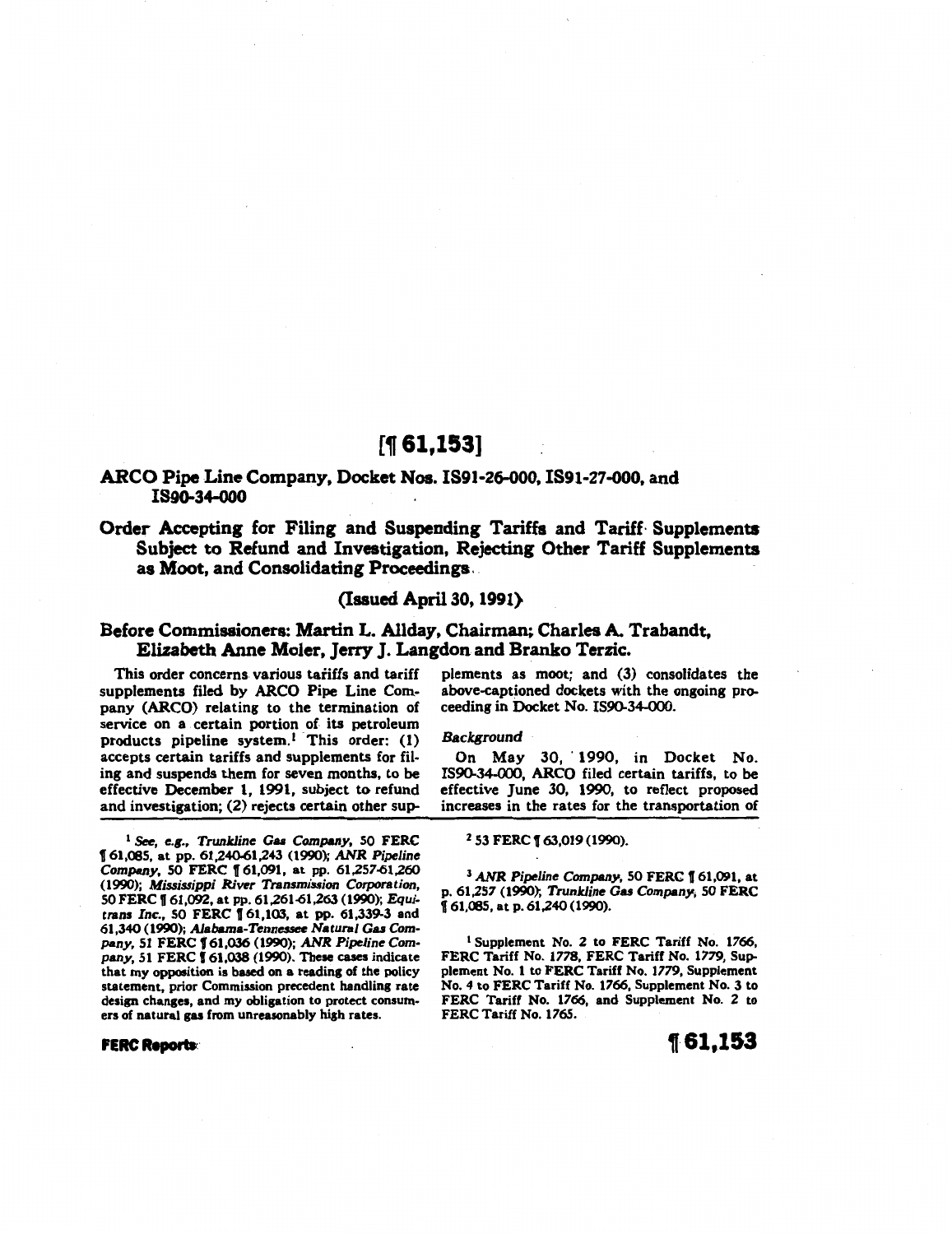souri unless ARCO delivers petroleum products to it. Sinclair maintains that despite ARCO's large rate increases for transportation of petroleum products to these terminals, it has been unable to find any alternative system that can physically deliver petroleum products to these terminals. If ARCO proceeds with its plan to refuse all further shipments of petroleum products, Mr. Fink asserts, Sinclair will be irreparably and irretrievably injured. Mr. Fink states that Sinclair will have no viable means to deliver petroleum products to its Mexico and Carrollton, Missouri terminals and will be at the mercy of other pipelines that possess market power for deliveries to its other terminal operations.

Sinclair alleges that the tariffs, if implemented, would be unlawful because they would: **(1)** result in rates, and terms and conditions that are unjust and unreasonable, in violation of section 1(5) of the Interstate Commerce Act (ICA); (2) cause unjust discrimination, in violation of section 2 of the ICA; and (3) cause undue or unreasonable preference and prejudice, in violation of section 3(1) of the ICA. Sinclair asserts the tariffs would result in a drastic and irreparable injury to Sinclair and would permanently and adversely affect competition in the.Kansas and Missouri petroleum products markets. Accordingly, Sinclair requests that the tariffs be suspended for seven months as allowed by section 15(7) of the ICA.

On April 29, 1991, ARCO filed a motion for leave to file an answer to Sinclair's protests. ARCO states that the· Commission lacks authority to disapprove or prevent abandonments of service by an oil pipeline carrier, either generally or in the context of this case.

#### *Discussion*

Based upon a review of ARCO's filing the Commission finds that the proposed tariffs and tariff supplements have not been shown to be just and reasonable and may be unjust and unreasonable, unduly discriminatory, or otherwise unlawful. Accordingly, the Commission will accept ARCO's proposed tariffs and tariff supplements for filing and suspend their effectiveness, subject to investigation and refund, and to the conditions set forth below.

Sinclair's protest raises serious questions as to the lawfulness of ARCO's proposed tariff amendments under sections 1(5), 2, and 3(1) of the ICA. The proposed changes are alleged to discriminate against a captive shipper who has no alternative to ARCO for service to its Mis-

*<sup>7</sup>*13 FERC f 61,267, at p. 61,596(1980).

8 19 FERC 1T 61,077 (1982). See, *also, Williams Pipe Line Company,* 50 FERC f 61,179 (1990), where the Commission suspended tariffs for seven months

**FERC Reports** 

souri terminals. By not allowing further nominations on the line ARCO is essentially terminating service which would leave Sinclair with no pipeline service for its terminals. Further, the actions by ARCO are alleged to be retaliatory in nature, resulting from Sinclair's protest of ARCO's rate increase in Docket No. IS90-34-000.

Generally, since the *Buckeye Pipe Line Company* order7 the Commission has suspended oil pipeline tariffs for one day. However, the *Buckeye* order stated that there may be cases that arise in which an exception to the one-day rule is warranted; namely, when the Commission has reason to believe: (1) the particular unadjudicated oil pipeline rate increase there involved may have significant anticompetitive effects or impose undue hardship on a shipper or a group of shippers, and (2) a suspension for the maximum period permitted by the Interstate Commerce Act might well have sufficient mitigative effect to render such a suspension worthy of consideration.

The Commission finds that in light of the allegations and supporting affidavit by Sinclair, an exception to. the one-day rule announced. in *Buckeye* is justified. In *Cheyenne Pipeline Company,* the Commission suspended the proposed tariff. changes and *cancellations*  for seven months based on an analysis of the relevant sections of the ICA including sections 1(4), 3(1), 15(1), and 15 (7) and in consideration of the claims of unfair and monopolistic practices.<sup>8</sup> In that order the Commission found that "[i]ssues concerning the anticompetitive effect of the proposed change, and potential hardship on the shippers indicate that a longer suspension could provide sufficient mitigative effect to warrant such a suspension."<sup>9</sup>

The Commission finds that the standards established in *Buckeye* and *Cheyenne* are satisfied in this case where Sinclair. has asserted that ARCO's proposed tariffs may have serious anticompetitive effects, as well as cause serious economic harm. Accordingly, in view of the potential hardship on Sinclair and the fact that a suspension for the maximum period could provide a sufficient mitigative effect, the Commission will suspend Supplement Nos. 2 and 3 to FERC Tariff No. 1766, Supplement No.2 to FERC Tariff No. 1765, and FERC Tariff Nos. 1778 and 1779 for seven months, to be effective December **1,** 1991. In addition, the Commission rejects as moot, due to the seven-month suspension period, Supplement No. 1 to FERC

due to the possibility that the proposed rate increase and restructuring would have anticompetitive effects and result in undue hardship on certain shippers.

9 19 FERC f 61,077, at p. 61,122 (1982).

**1[61,153**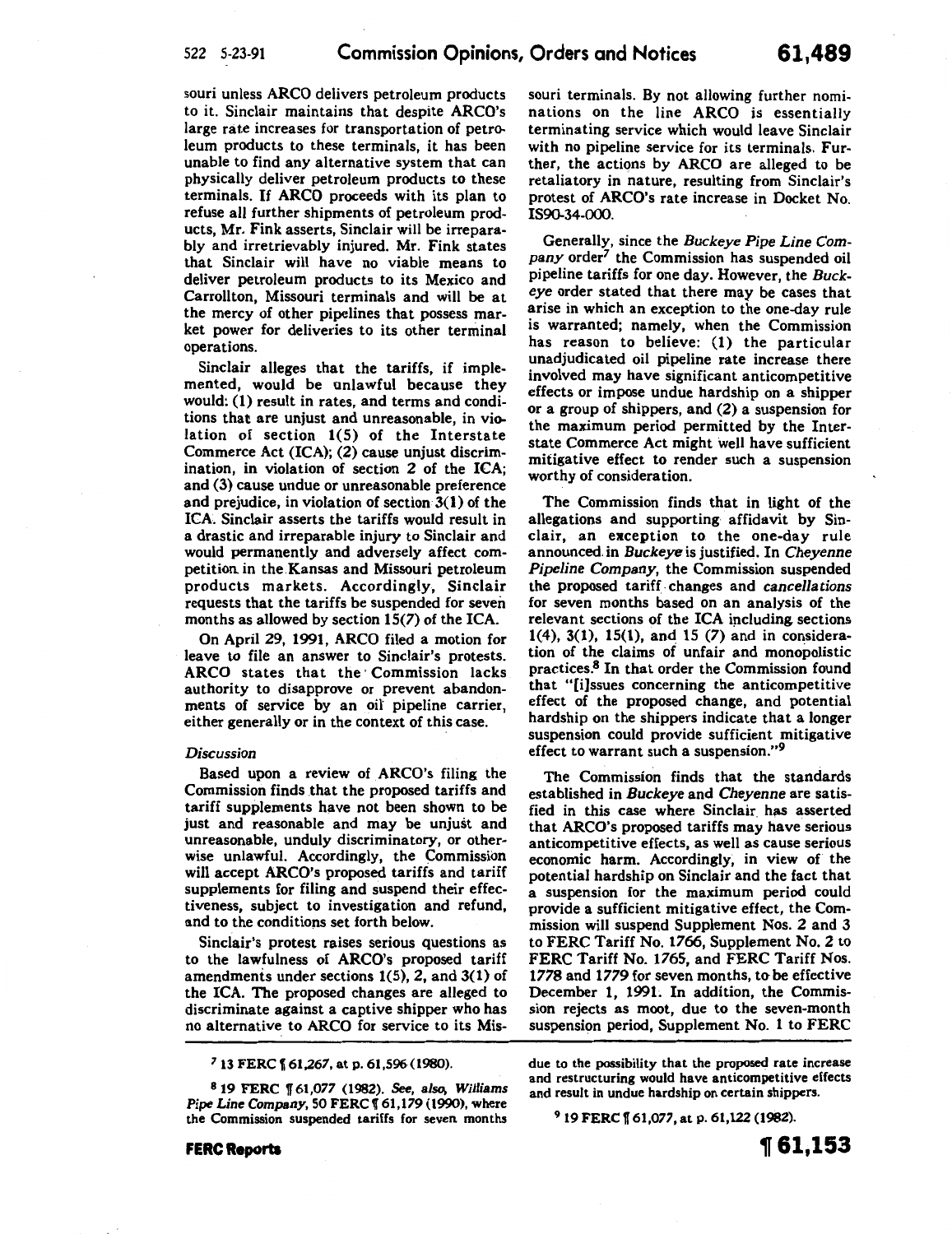Tariff No. 1779 and Supplement No. 4 to FERC Tariff No. 1766.

Pursuant to 49 U.S.C. § 15(7) and 18 C.F.R. § 340.1, the Commission shall require ARCO to keep an accurate account of all rates and/or charges collected subject to refund. Interest shall be determined as set forth in 18 C.F.R. § 340.1.

### *The Commission orders:*

(A) Pursuant to 49 U.S.C. § 15(7), an investigation shall be instituted into the lawfulness of the tariffs and tariff supplements proposed by ARCO.

(B) The investigation in Docket Nos. IS91-26-000 and IS91-27-000 shall be consolidated with the ongoing proceeding in Docket No. IS90-34-000.

(C) Pending hearing and decision, ARCO's proposed Supplement Nos. 2 and 3 to FERC Tariff No. 1766, Supplement No. 2 to FERC Tariff No. 1765, and FERC Tariff Nos. 1778 and 1779 are accepted for filing and suspended for seven months, to be effective December 1, 1991, subject to investigation and refund.

(D) Supplement No. 1 to FERC Tariff No. 1779 and Supplement No. 4 to FERC Tariff No. 1766 are rejected as moot.

(E) Pursuant to 18 C.F.R. § 340.1, ARCO shall keep an accurate account of all amounts received by reason of the instant filings, specifying when, by whom, and in whose behalf such amounts are paid. The accounts of the transactions shall be in detail so that refunds with interest can be ordered of any portion of the rates or charges found unjustified.

Commissioner Trabandt *dissented* with a separate statement attached.

Commissioner Terzic *dissented* with a separate statement attached.

### Charles A. TRABANDT, Commissioner, dissenting:

ARCO Pipe Line Company (ARCO), an oil pipeline, filed with this Commission a notice that effectively would cancel service in certain markets. The majority suspends the tariff containing that proposal for seven months. I dissent.

With this suspension, a majority of three Commissioners, in the name of protecting a "captive" customer, arrogates to itself authority to regulate abandonment of oil pipeline service under the Interstate· Commerce Act. I find one problem with that: the Interstate Commerce Act confers no such jurisdiction on the Commission. Congress decided to leave entry and departure from the oil pipeline business unregulated. The Commission, no matter how much it wants to, cannot exercise power Congress refused to grant. I, therefore, vociferously protest today's usurpation.

Indeed, the decision here flies directly in the face of the D.C. Circuit's holding that "pipeline companies may abandon service at will." *Farmers Union Central Exchange, Inc.* v. *FERC,* 734 F.2d 1486, 1509 n.51 (D.C. Cir.) *cert. denied, sub nom. Williams Pipeline* Company *v. Farmers Union Central Exchange, Inc.,* 469 U.S. 1034 (1984). The majority cites to precedent, namely, Cheyenne *Pipeline* Com*pany, 19 FERC* 161,077 (1982) in an attempt to lend veneer to its actions. I think, as did Commissioner Sheldon in her dissent, 19 FERC at p. 61,124, the Commission wrongly decided that case. Even so, I find the *Cheyenne* facts distinguishable.

There, the abandonment formed one part of a transaction involving the sale of the pipeline and changes in the direction oil flowed. Indeed, Commissioner Sheldon argued in her dissent and the majority opinion did not rebut this that had the abandonment occurred separately from the rest of the deal, all would agree we could not act. This case involves nothing more than a naked abandonment.

In addition  $-$  as if creating jurisdiction out of thin air were not enough  $-$  the rationale for stopping ARCO in its tracks bears comment. Further danger lurks beneath it. The order, slip op. at 4, states:

[The customer]'s protest raises serious [legal] questions [under the Interstate Commerce Act}. The proposed changes are alleged . to *discriminate against a captive shipper* who has no alternative to ARCO for service . . . .

(Emphasis added)

Here we see the "undue discrimination" epithet, if not its cousin, form the basis for sweeping assertions of remedial jurisdiction. The emerging view seems to be that stomping one's feet and repeating the incantation "undue discrimination" solve all the alleged legal shortcomings in our statutes. We heard it for the first time in electricity, *Wisconsin Elec*tric Power Company, 46 FERC 161.019 (1989), and now we see it in oil pipelines.

I do not agree with that school of jurisprudence, no matter how worthy may be the end to which the majority uses this doctrine. Even if I thought this policy necessary (and here, I wonder how helpless the "captive" customer really finds itself, given the general prevalence of intermodal competition for oil transportation and the fact that ARCO would ship for the right price), I believe it flies in the face of our system of separation of powers. Therefore, I dissent.